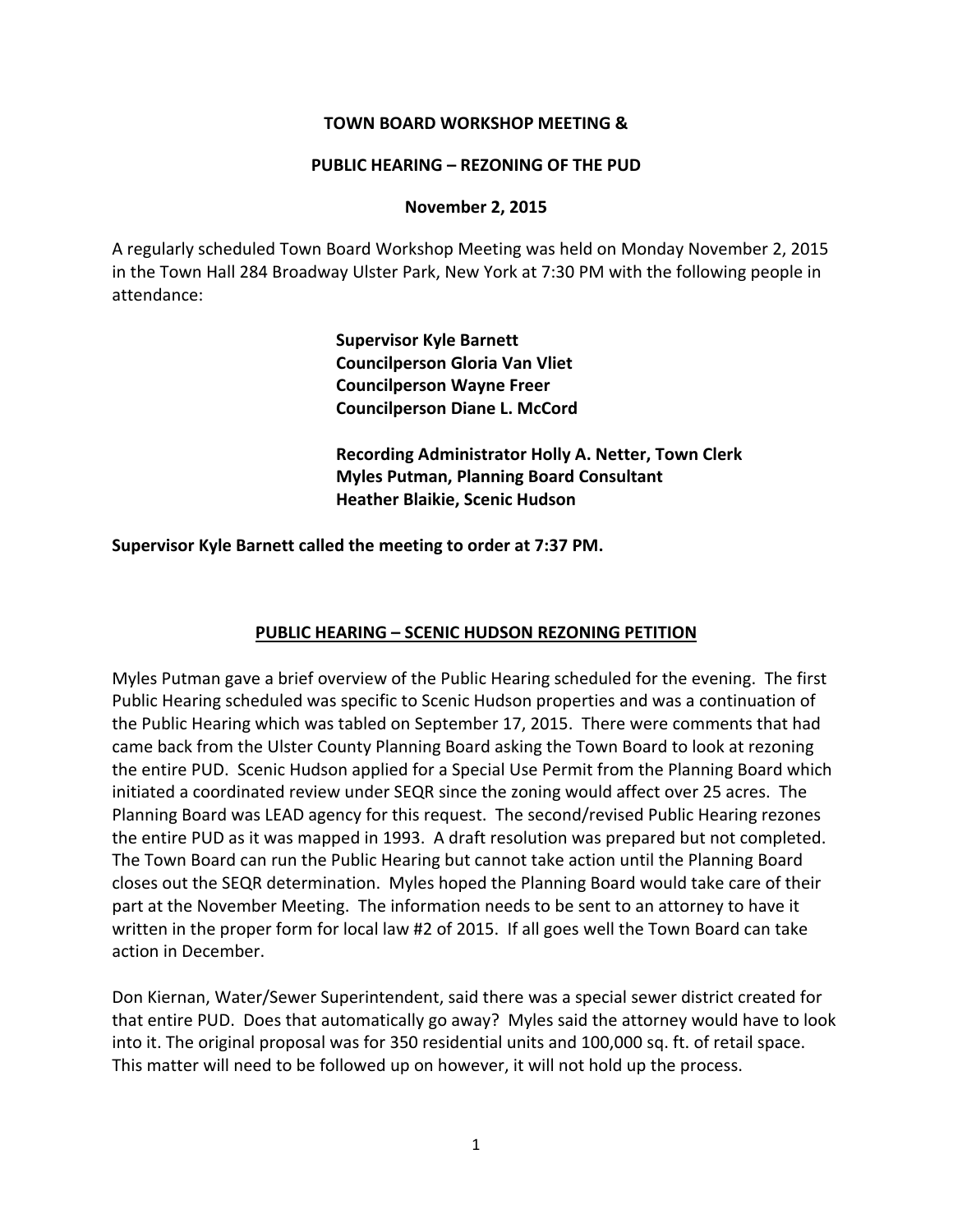# **PUBLIC HEARING – CONTINUATION OF TABLED PUBLIC HEARING FROM 9/17/2015**

**A MOTION WAS MADE BY COUNCILPERSON WAYNE FREER TO REOPEN THE TABLED PUBLIC HEARING FROM SEPTEMBER 17, 2015. THE MOTION WAS SECONDED BY COUNCILPERSON GLORIA VAN VLIET. ALL MEMBERS WERE IN FAVOR.**

### **PUBLIC COMMENT: NONE**

**A MOTION WAS MADE BY COUNCILPERSON WAYNE FREER TO CLOSE THE PUBLIC HEARING FROM SEPTEMBER 17, 2015. THE MOTION WAS SECONDED BY COUNCILPERSON DIANE MCCORD. ALL MEMBERS WERE IN FAVOR.**

## **PUBLIC HEARING – REMOVAL OF THE PUD**

**A MOTION TO OPEN THE EXPANDED REMOVAL OF THE PUD WHICH INCLUDES PARCELS BELONGING TO SCENIC HUDSON, AS WELL AS OTHER CONTIGUOUS PROPERTIES THAT FALL WITHIN THE PUD. THE MOTION WAS MADE BY COUNCILPERSON MCCORD AND SECONDED BY COUNCILPERSON WAYNE FREER. ALL MEMBERS WERE IN FAVOR.**

**Heather Blaikie, Scenic Hudson,** said she appreciated all the time and effort put forth by the Board. Supervisor Barnett said it was a great project and it was the Board's pleasure to be of assistance.

### **PUBLIC COMMENT - NONE**

# **A MOTION WAS MADE TO CLOSE THE PUBLIC HEARING BY COUCILPERSON GLORIA VAN VLIET AND WAS SECONDED BY COUNCILPERSON WAYNE FREER. ALL MEMBERS WERE IN FAVOR.**

### **TOWN BOARD WORKSHOP MEETTING – 11/2/2015**

### **Supervisor Barnett transitioned into the regularly scheduled workshop meeting.**

#### **PUBLIC COMMENT: NONE**

An additional item was added to the agenda which came in after the final agenda had been printed.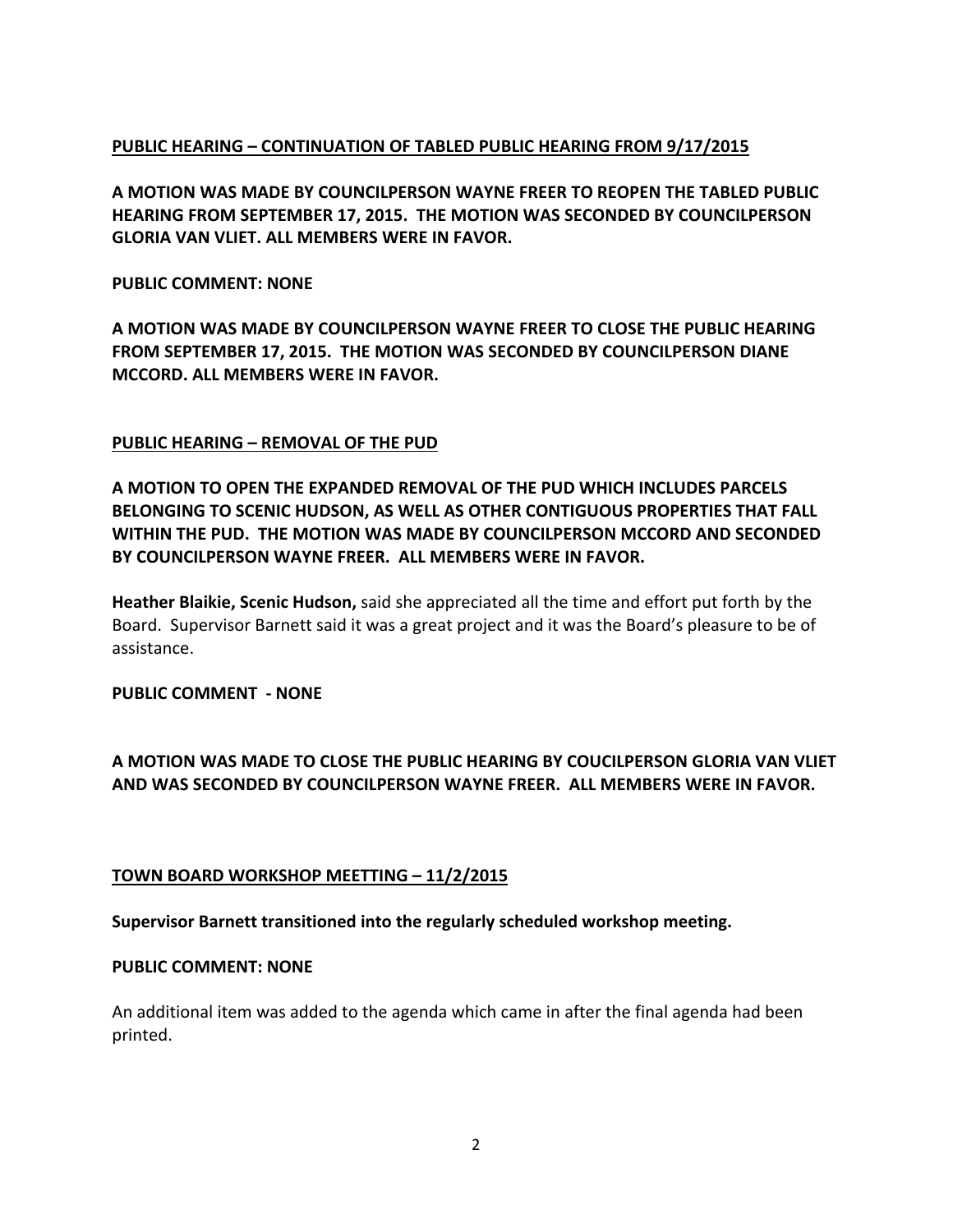# **EXECUTIVE SESSION – SOLAR CONTRACT NEGOTIATION**

**A MOTION WAS MADE AT 7:50PM BY COUNCILPERSON DIANE MCCORD TO ENTER INTO EXECUTIVE SESSION TO DISCUSS NEGOTIATIONS PERTAINING TO THE PERSPECTIVE SOLAR PROJECT WITH OUR PROSPECTIVE VENDOR STANDARD SOLAR. THE MOTION WAS SECONDED BY COUNCILPERSON WAYNE FREER. ALL MEMBERS WERE IN FAVOR. GENTRY ROUSE WAS INVITED IN TO THE EXECUTIVE SESSION.** 

**A MOTION WAS MADE AT 9:04 PM TO COME OUT OF EXECUTIVE SESSION BY COUNCILPERSON WAYNE FREER AND WAS SECONDED BY COUNCILPERSON DIANE MCCORD. ALL MEMBERS WERE IN FAVOR.**

## **THERE WAS NO ACTION TAKEN.**

## **RESOLUTION – SEWER RATE INCREASE**

Don Kiernan, Water/Sewer Superintendent, provided the Board with 2 rate increase resolutions; one for 8% and the other for 10%. Don strongly recommended increasing the sewer rate by 10% to offset increasing costs. A decrease in revenues of approximately \$17,000 was lost last year from losing Dyno Nobel as a customer. Costs to do business with the City of Kingston also increased \$13,000 - \$14,000 this year. Don said they never know what costs will come from the City of Kingston. According to our contract with them, we are responsible for 10.4% of the cost of improvements. The Board will vote on the Resolution at the Town Board meeting later in the month. The rate increase will be reflected in the first bill of 2016.

### **BOCES – SHELTERING**

BOCES asked for approval to continue the use of the community room at the Town Hall as a secondary sheltering site for their programs, including child care, in the event of an emergency. The Town Board was in agreement and Supervisor Barnett signed the updated agreement.

# **EAGLE SCOUT PROJECT**

Johnny Moore would like to make improvements to the Veteran's Memorial located at Town Hall for his Eagle Scout Project. All members were in agreement Eagle Scout Moore will be asked to get the American Legion to sign off on the proposed project. In addition, Supervisor Barnett asked to have the Town listed as an additional insured. A letter was prepared and will be sent to Johnny Moore.